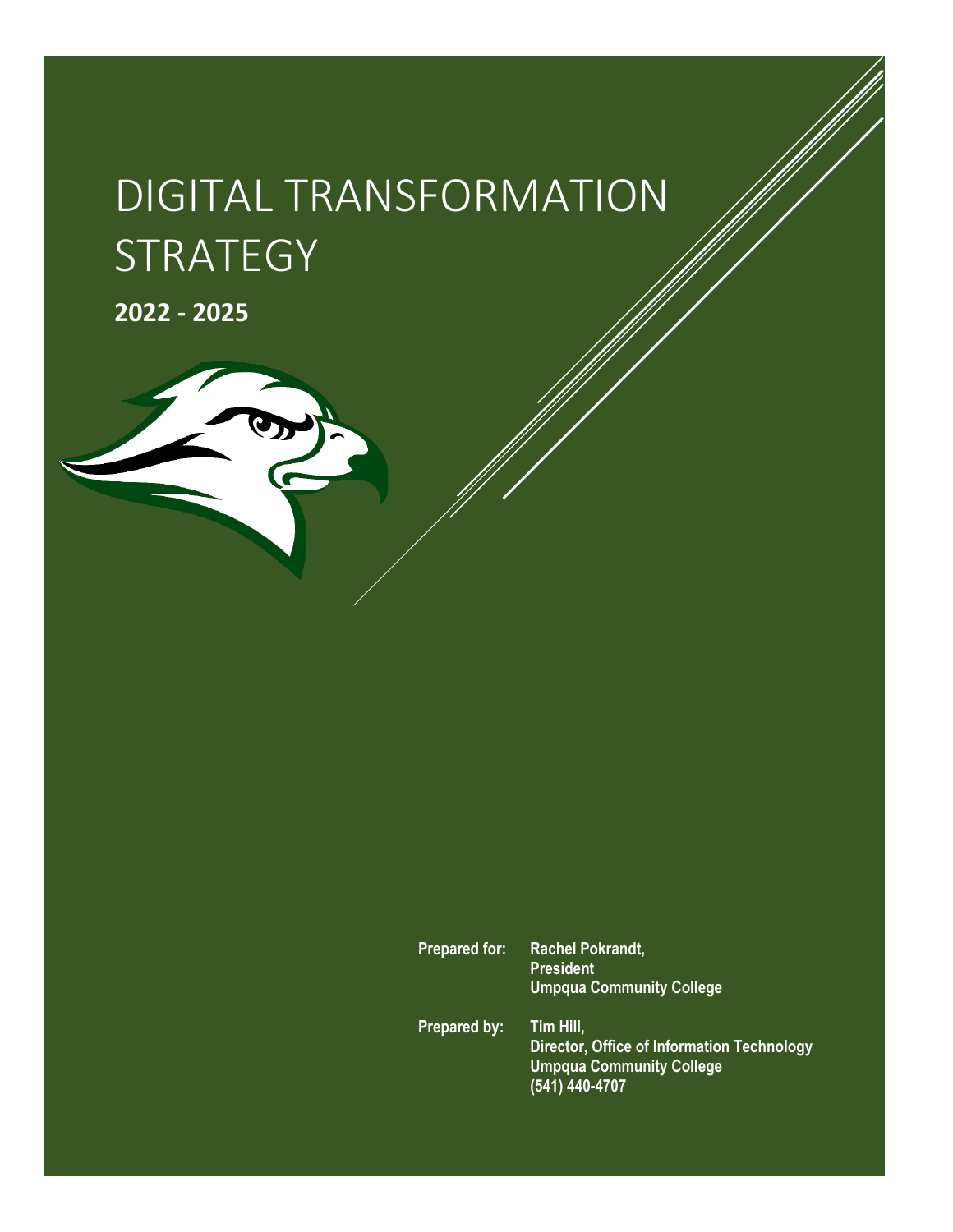# **Introduction:**

In the fall of 2021, UCC's President established a digital steering committee with the overall goal of transforming college processes that intersect, or could intersect, with technology.

As Dr. Pokrandt explained, we wanted to make everything "easier, quicker, and cooler."

For students, our hope was to reduce effort, streamline processes, and remove roadblocks, allowing them to access the information they need to support student success.

For employees, our hope was to streamline processes so they can better assist our students and do their work more productively in a way that improves the quality of their work lives and, subsequently, our student experience. Inspired and effective employees = happy and successful students.

This process started with campus listening sessions to analyze needs and challenges. Over 40 hours of listening sessions open to students, faculty, and staff collected information on topics such as the following:

- problems with current methodologies
- suggestions for identifying and reducing the number of cumbersome paper processes
- ideas for technology-assisted transformative growth or change
- ideas for technology-assisted empowerment of students and staff

This document is the result of those listening sessions and work completed by the digital steering committee. Projects have been identified based on the efficacy of the project to positively impact student engagement and success.

## **Collaborative Analysis:**

A steering committee of internal stakeholders was selected including key members of the student body, faculty and staffing from different departments within the college.

The steering committee then reviewed results of the 40+ hours of listening sessions, looking for the most common and most consequential issues. The committee also mapped the lifecycle of a student to better understand where gaps in the fidelity of college service and supports were identified.

Steering committee teams then studied separate issues and correlating UCC processes to identify possible technology-assisted projects to resolve those issues. In this process, both the steering committee and technology council established potential projects and ranked them in order of importance.

The information below first clarifies the key issues the steering committee identified, then gives the goals the steering committee developed for dealing with those issues, possible technology-assisting tools, and finally the key transformational projects in addressing the identified issues.

## **Key Issues Identified:**

The listening sessions held fall 2021 through winter 2022 identified the following key issues.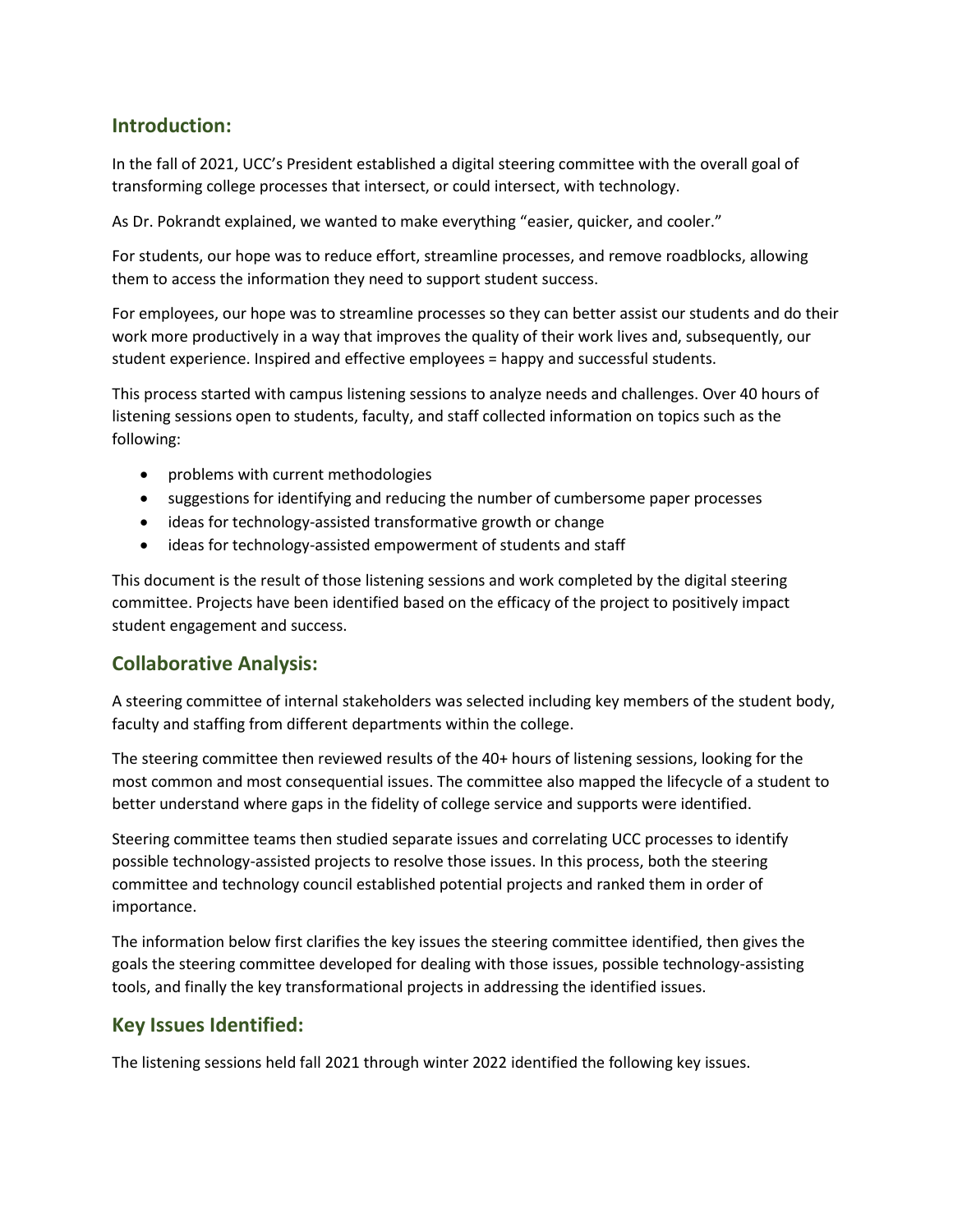- Bureaucratic processes at all levels are preventing staff from quickly and efficiently completing tasks.
- Bureaucratic processes for students are cumbersome and confusing. Training to use currently available software tools efficiently and confidently is inadequate or missing
- Communication breakdowns which could affect enrollment are creating confusion for students and employees.
- Confusion regarding credit and non-credit application processes and rules.
- Onboarding of employees lacks clarity and timeliness.
- Access to data to make data informed decisions is either unavailable or difficult to obtain.

# **Digital Transformation Goals:**

The digital steering committee identified common issues from the listening sessions then created six goals with the most potential for positive student and employee impact.

- 1. Provide transactional services and information online in a student friendly and inclusive way. Operate a modern and technology capable institution that instills trust in the college's ability to deliver relevant educational opportunities.
- 2. Use technology solutions to improve internal processes, collaboration, and communication.
- 3. Design processes for accessibility.
- 4. Use data analysis and business intelligence to Inform decisions and manage what matters.
- 5. Develop and enhance digital capabilities using the most appropriate technologies to support students and the community.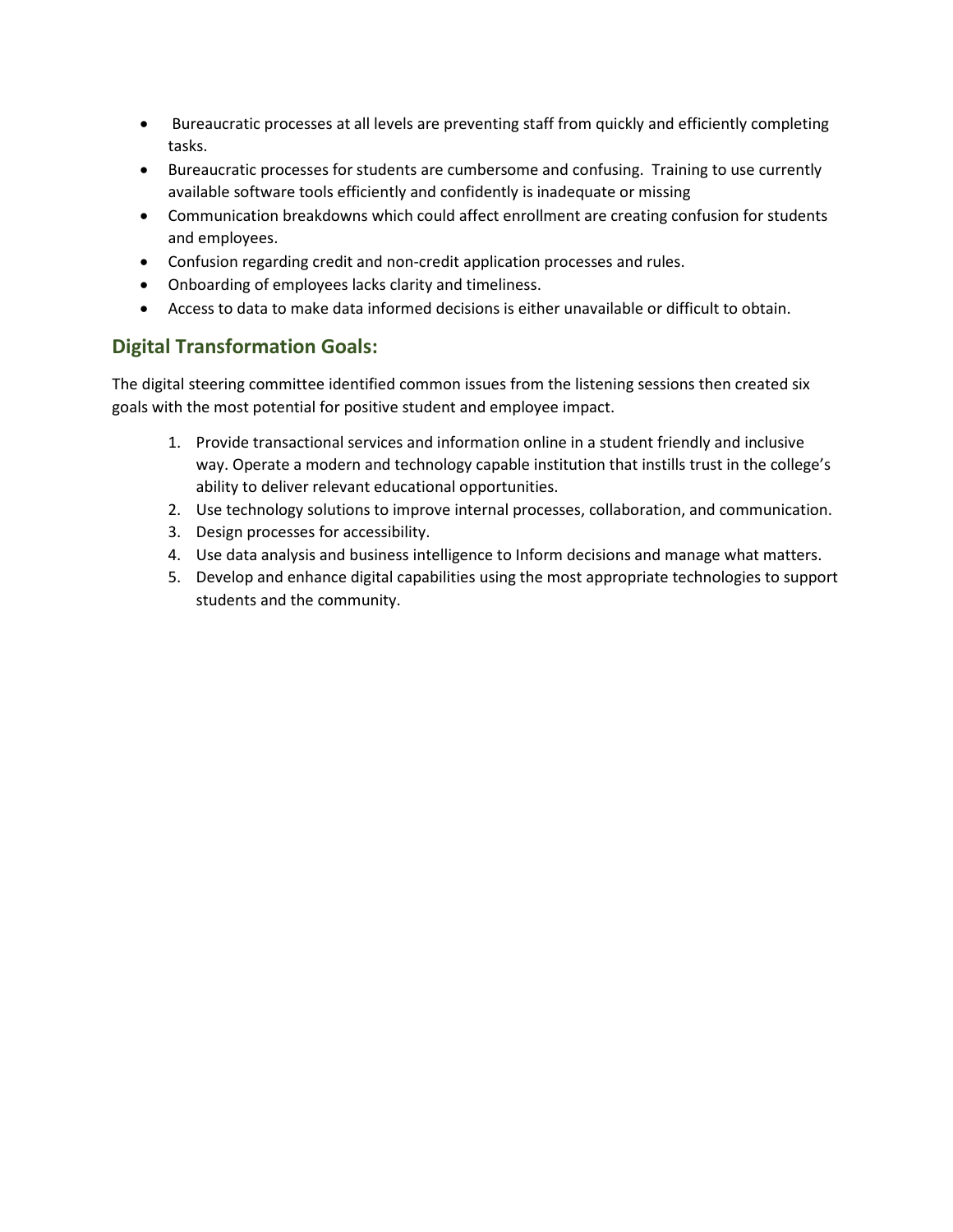# **Key Problems/Projects:**

| <b>Project Breakdown</b>                                                                                                                                                                      |                                                                        |                                                  |                                                  |                                  |                                                              |                                |                              |                                       |                                                                                                                                                                                                                               |  |  |
|-----------------------------------------------------------------------------------------------------------------------------------------------------------------------------------------------|------------------------------------------------------------------------|--------------------------------------------------|--------------------------------------------------|----------------------------------|--------------------------------------------------------------|--------------------------------|------------------------------|---------------------------------------|-------------------------------------------------------------------------------------------------------------------------------------------------------------------------------------------------------------------------------|--|--|
| Problem                                                                                                                                                                                       | <b>Tools</b>                                                           | <b>Vendor</b><br>Implementation                  | <b>Additional</b><br>Maint.(yr2+)                | <b>Licenses</b>                  | Primary<br><b>Users</b>                                      | Projected<br><b>Start Date</b> | Projected<br><b>End Date</b> | <b>Additional</b><br><b>Trainings</b> | <b>Additional</b>                                                                                                                                                                                                             |  |  |
| Complex user sign-<br>on environment<br>causing confusion<br>for students and<br>employees<br>regarding<br>passwords and<br>missing features                                                  | Ellucian Banner 9                                                      | \$0.00                                           | \$0.00                                           | Unlimited                        | All<br>employees &<br>students                               | April-22                       | July-22                      | Minor                                 | <b>Information</b>                                                                                                                                                                                                            |  |  |
|                                                                                                                                                                                               | Ellucian Single Sign-<br>bn                                            | \$0.00                                           | \$0.00                                           | Unlimited                        | All<br>employees &<br>students                               | April-22                       | August-22                    |                                       |                                                                                                                                                                                                                               |  |  |
| Insufficient<br>knowledge of<br>Ellucian products.                                                                                                                                            | <b>Ellucian Training</b>                                               | \$200,000.00                                     | \$0.00                                           | Student<br>Unlimited<br>services |                                                              | July-22                        | January-23                   |                                       | Training examples:<br>HR position<br>description & Epafs<br>Degree works<br>templates & student<br>educational plan<br>Faculty load &<br>compensation<br>Communication<br>management<br>* Accounts receivable<br>detail codes |  |  |
|                                                                                                                                                                                               | <b>Ellucian Training</b><br>Library                                    | Included                                         | Included                                         | 50                               | All<br><b>Employees</b>                                      | July-22                        | N/A                          |                                       | Self-paced training<br>library on Ellucian<br>products                                                                                                                                                                        |  |  |
| Communication<br>breakdowns,<br>admission<br>processes too<br>complex,<br>confusion<br>regarding credit<br>and non-credit<br>offerings, and too<br>cumbersome<br>during time as a<br>student. | <b>Ellucian Constituent</b><br>Relationship<br>Management -<br>Recruit | \$216,545.00                                     | \$120,513.00                                     | 10                               | Potential<br>students,<br>admissions,<br>advisors            | January-23                     | June-23                      | Yes                                   | User license \$300.00<br>each                                                                                                                                                                                                 |  |  |
|                                                                                                                                                                                               | <b>Ellucian Constituent</b><br>Relationship<br>Management - Advise     | Included with<br>Recruit/Advise                  | Included with<br>Recruit/Advise                  | 20                               | Advisors,<br>faculty, &<br>students                          | July-23                        | January-24                   | Yes                                   | User license \$300.00<br>each                                                                                                                                                                                                 |  |  |
|                                                                                                                                                                                               | One Stop Admissions/<br>Services                                       | No additional<br>if concurrent<br>Recruit/Advise | No additional<br>if concurrent<br>Recruit/Advise | N/A                              | Potential<br>students,<br>admissions,<br>student<br>services | April-23                       | April-24                     | Yes                                   | Estimates based on<br>purchase of CRM<br>(Recruit & Advise)<br>platforms                                                                                                                                                      |  |  |
| Students access to<br>their data to make<br>data informed<br>decisions                                                                                                                        | Ellucian<br>Experience/Learning<br>platform                            | Included with<br>Recruit/Advise                  | Included with<br>Recruit/Advise                  | Unlimited                        | All<br>employees &<br>students                               | Sept-23                        | January-24                   | Yes                                   |                                                                                                                                                                                                                               |  |  |
| College access to<br>data to make data<br>informed decisions                                                                                                                                  | Microsoft Power BI                                                     | \$1,200.00                                       | \$1,200.00                                       | 37                               | Employees                                                    | January-23                     | January-25                   | Yes                                   |                                                                                                                                                                                                                               |  |  |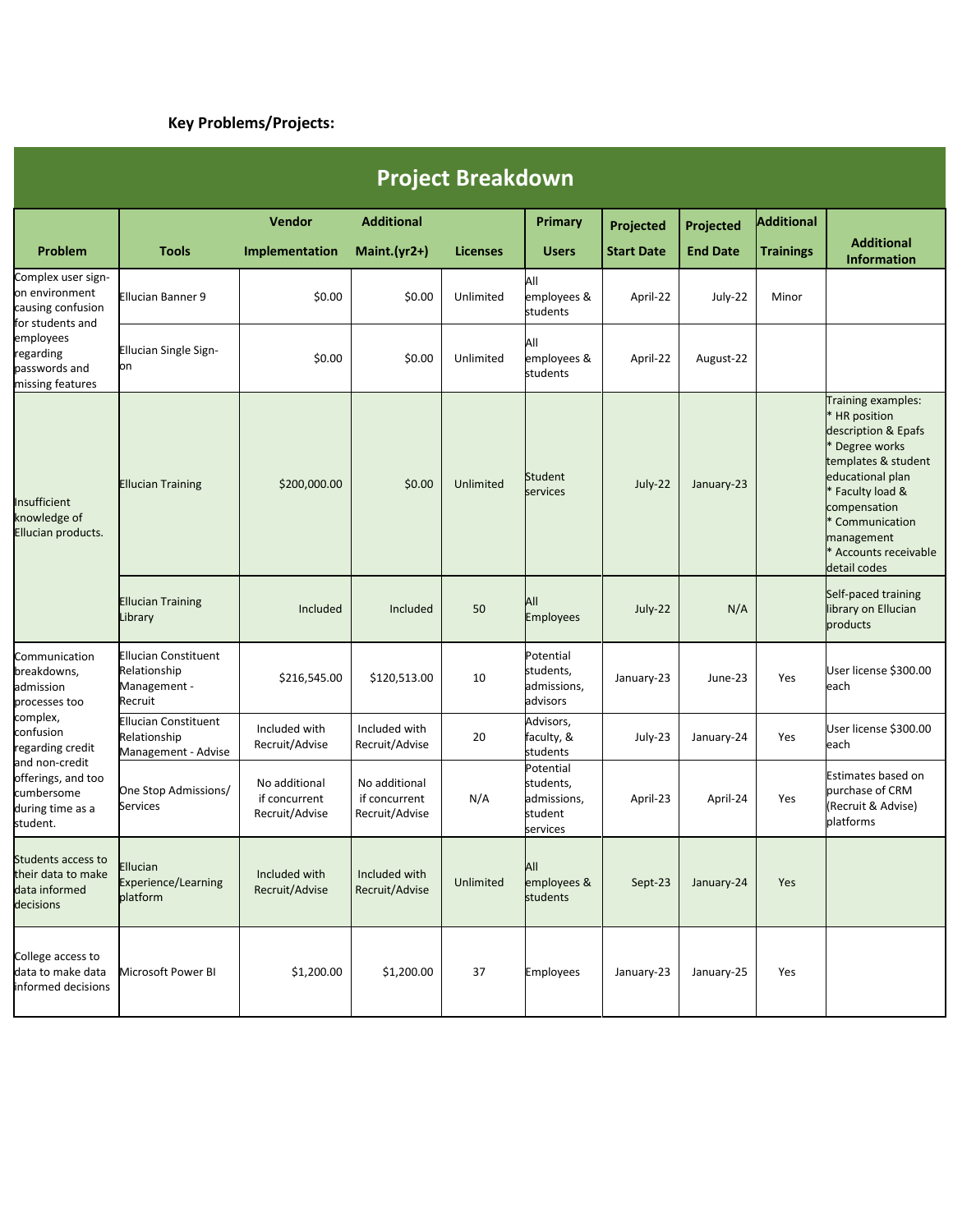# **Key Problems/Projects Narrative:**

The projects identified below are grouped by the problem they address, contain a short description of the project, and vendor implementation cost of a new product if required. UCC is allocating \$200,000.00 over the four years for training and assisting in the implementation of the projects.

## **Problem: Complex user sign-on environment causing confusion for students and employees regarding passwords and missing software features**

**Ellucian Banner 9** – Implementation of the latest self-service applications for students and employees. This is considered a foundational project to allow UCC to take advantage of offerings available today and in the future. Implementing Banner 9 SSB software will simplify features for students and employees. The anticipated implementation for this project is late June after spring term is completed to reduce possible student frustration due to change.

### *Vendor Implementation Cost*: \$ 0.00

**Ellucian Single Sign-On** – Reduction of password confusion and greater simplification of student and employee permissions. This implementation will be completed concurrently with Banner 9. Integration of applications that support the single sign-on will be transitioned through the month following the Banner 9 implementation. Banner 9 will be the first application to take advantage of the new infrastructure.

*Vendor Implementation Cost*: \$0.00

### **Problem: Insufficient knowledge of Ellucian products**

**Ellucian training** – Many of our processes have not changed since 2007 when Banner and Degree Works were initially implemented. This project will have Ellucian consultants review our current processes and work arounds compared to the newer methods and enhancements of Ellucian products. Once our frustrations, processes, and configurations are understood and evaluated, they will recommend changes and training required to use the Ellucian tools to their fullest. Additional applications may be recommended to fill-in any processing gaps. The combination of Banner 9 and single sign-on implementation prior to the completion of this project will create a strong foundation to build and present many efficiencies available to UCC.

## *Vendor Implementation Cost*: \$ 200,000

**Self-directed Ellucian Training Library –** Hiring of new employees and employees moving to new positions can create a knowledge and productivity challenge. To ensure our employees knowledge level can be maintained or enhanced we need to purchase the self-paced digital training library from Ellucian. This will allow new and current employees to learn or sharpen their skills on UCC's core systems.

*Vendor Implementation Cost*: \$0.00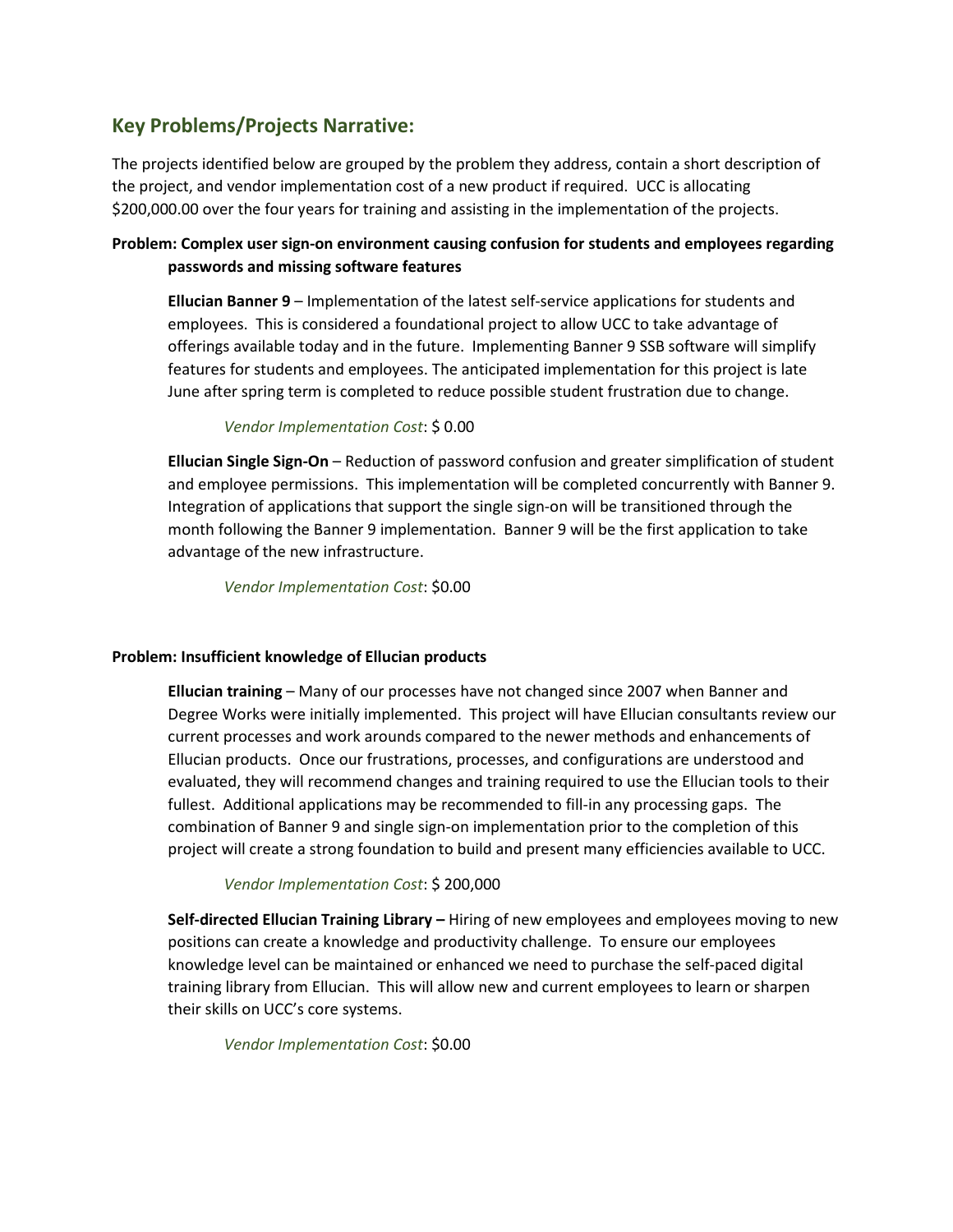**Problem: Communication breakdowns, admission processes too complex, confusion regarding credit and non-credit offerings, and too cumbersome during time as a student.**

**Implementation Constituent Relationship Management (Recruit & Advise)** – The Ellucian constituent relationship management tool enhances our ease of admission, gives missing communication data, provides dashboards on the students for employees, and aids the student in scheduling advising appointments. This tool fills many gaps on the screen that is currently only available in a report. This will be a great time saver for both the students and the employees. This product also assists in retention by notifying advisors and instructors if a student is not doing well.

#### *Vendor Implementation Cost*: \$216,545

**One Stop Admissions / Student Services** – As described earlier in this document, this project will create a single process easing the admission and registration procedure for new students. It will use the different tools of integration, automated processes, and automated robotics. It will also be utilized to empower employees and students with more control over their needs and improve automation when assistance is required.

*Vendor Implementation Cost*: \$0.00

## **Problem: Students and employees need user friendly access to information to make data informed decisions.**

**Experience/Learning platform** – This creates a secure personal hub for each student bringing together their registered class schedule, due assignments, grades, maps, alerts, electronic forms, and more. This will become the student "go to" spot for both personal information and activities on campus. This hub allows the student to use either a PC, tablet, or mobile device.

#### *Vendor Implementation Cost*: \$0.00\*

\*Package price from Ellucian was applied on the Constituent Relationship Management implementation.

**Microsoft Power BI** – Users continue to ask for access to data, but to their own specifications. The data warehouse, combined with Tableau, will give the user access to data from Banner, let them to decide what data they want, and how the data is displayed. This will reduce the demand for customized reports and multiple revisions.

*Vendor Implementation Cost*: \$1,200.00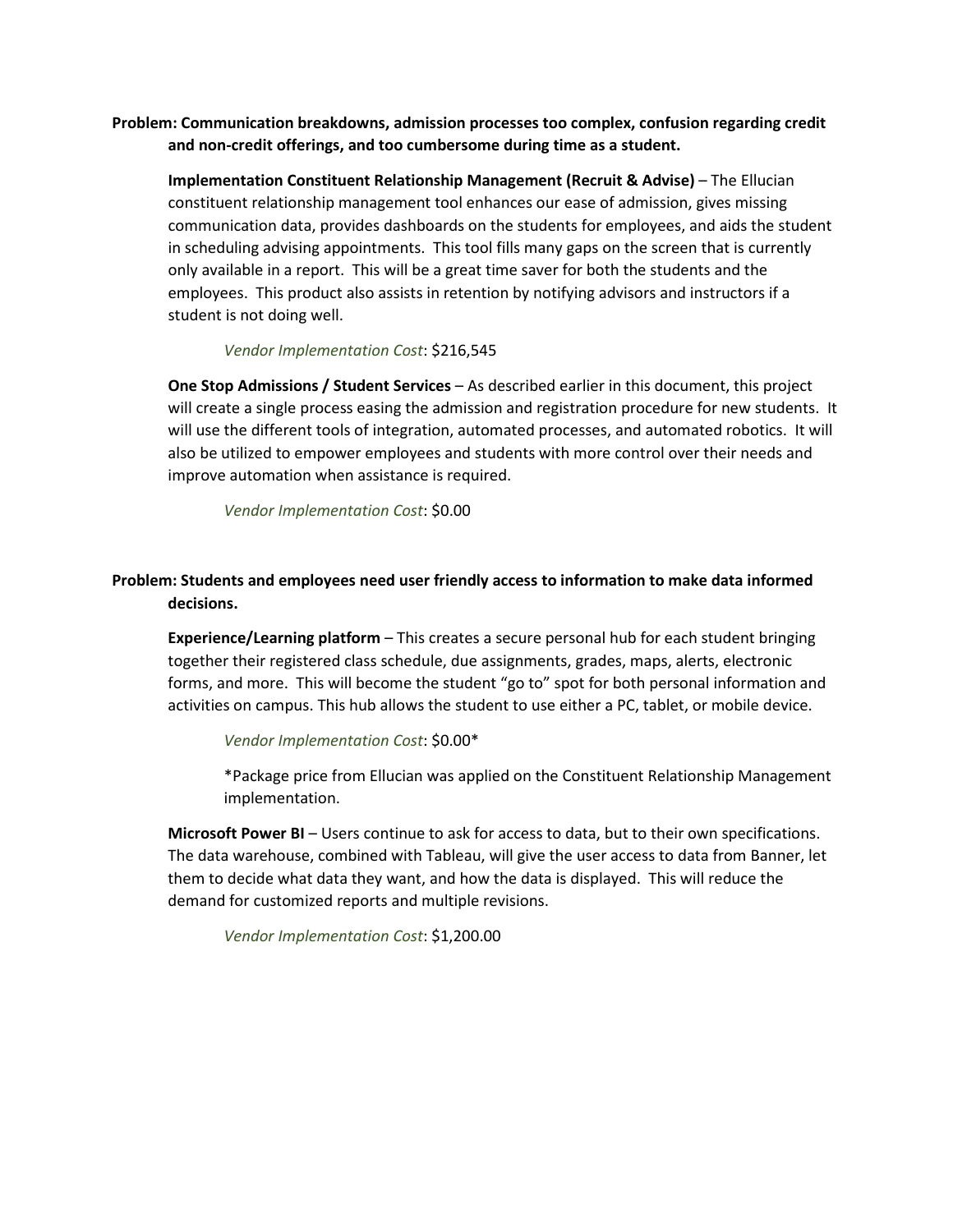# **Project Implementation Calendar:**

| <b>Academic &amp; Financial Calendar</b> |                        |        |      |           |               |        |           |        |               |        |      |        |        |
|------------------------------------------|------------------------|--------|------|-----------|---------------|--------|-----------|--------|---------------|--------|------|--------|--------|
|                                          | 2021-2022<br>2022-2023 |        |      | 2023-2024 |               |        | 2024-2025 |        |               |        |      |        |        |
| <b>Projects</b>                          | <b>Spring</b>          | Summer | Fall | Winter    | <b>Spring</b> | Summer | Fall      | Winter | <b>Spring</b> | Summer | Fall | Winter | Spring |
| Banner 9                                 |                        |        |      |           |               |        |           |        |               |        |      |        |        |
| Single Sign-on                           |                        |        |      |           |               |        |           |        |               |        |      |        |        |
| <b>Ellucian Training</b>                 |                        |        |      |           |               |        |           |        |               |        |      |        |        |
| Constituant Relationship Mgmt (Recruit)  |                        |        |      |           |               |        |           |        |               |        |      |        |        |
| Constituant Relationship Mgmt (Advise)   |                        |        |      |           |               |        |           |        |               |        |      |        |        |
| Experience/Learning platform             |                        |        |      |           |               |        |           |        |               |        |      |        |        |
| One Stop Admissions/Student Services     |                        |        |      |           |               |        |           |        |               |        |      |        |        |
| Power BI                                 |                        |        |      |           |               |        |           |        |               |        |      |        |        |

# **Technology-Assisted Transformation Tools:**

*Ellucian - Constituent Relationship Management (Recruit/Advise):* This product can transform the way admissions works today. It will allow UCC to have multiple admission forms based on the type of class and student from a single technology platform. It will also have dashboards for prospects in various stages of applying for college and unifies communication with applicants. It will also offer our advisors a holistic student view, an improved student alert, and scheduling system. While UCC can immediately send messages to large groups of people (e.g. Early Alert and social media pages), creating target messages to sub-sets of our clients is impossible. A CRM software system would allow us to store, track, search and organize our data to create personalized messages to separate target audiences. For example, it could create targeted messages for improved engagement with prospective students. This system could also help track student performance in classrooms with subsequent customized messages useful to improve retention or degree completion.

*Benefits*: Can build stronger relationships through targeted communication, potentially improve retention and graduation rates, potentially reduce D/F/W grades

*Annual Maintenance Cost*: \$120,513

*Microsoft-Power BI:* If staff have an idea and need to validate it with data stored in our main computers, they have two options now: export information from various UCC reports and insert it into an Excel spreadsheet by hand to validate the data or schedule a UCC programmer to write a program that extracts the data specifically for the one idea. And, when the data is extracted, it is difficult to read and interpret. Collecting the required data to make a data informed decision takes so long that the decision could be made without the best data. A data warehouse combined with Power BI would provide readily accessible and sort-able data for instantaneous data output generation and analysis. Power BI can also display complex data in more "human" terms. For example, UCC staff could generate a report that lists the number of students by their hometowns (instead of having to search and organize the data by hand). Power BI could then embed these results within a Douglas County map so that clicking a dot on the city's location would then immediately display how many students list that as their